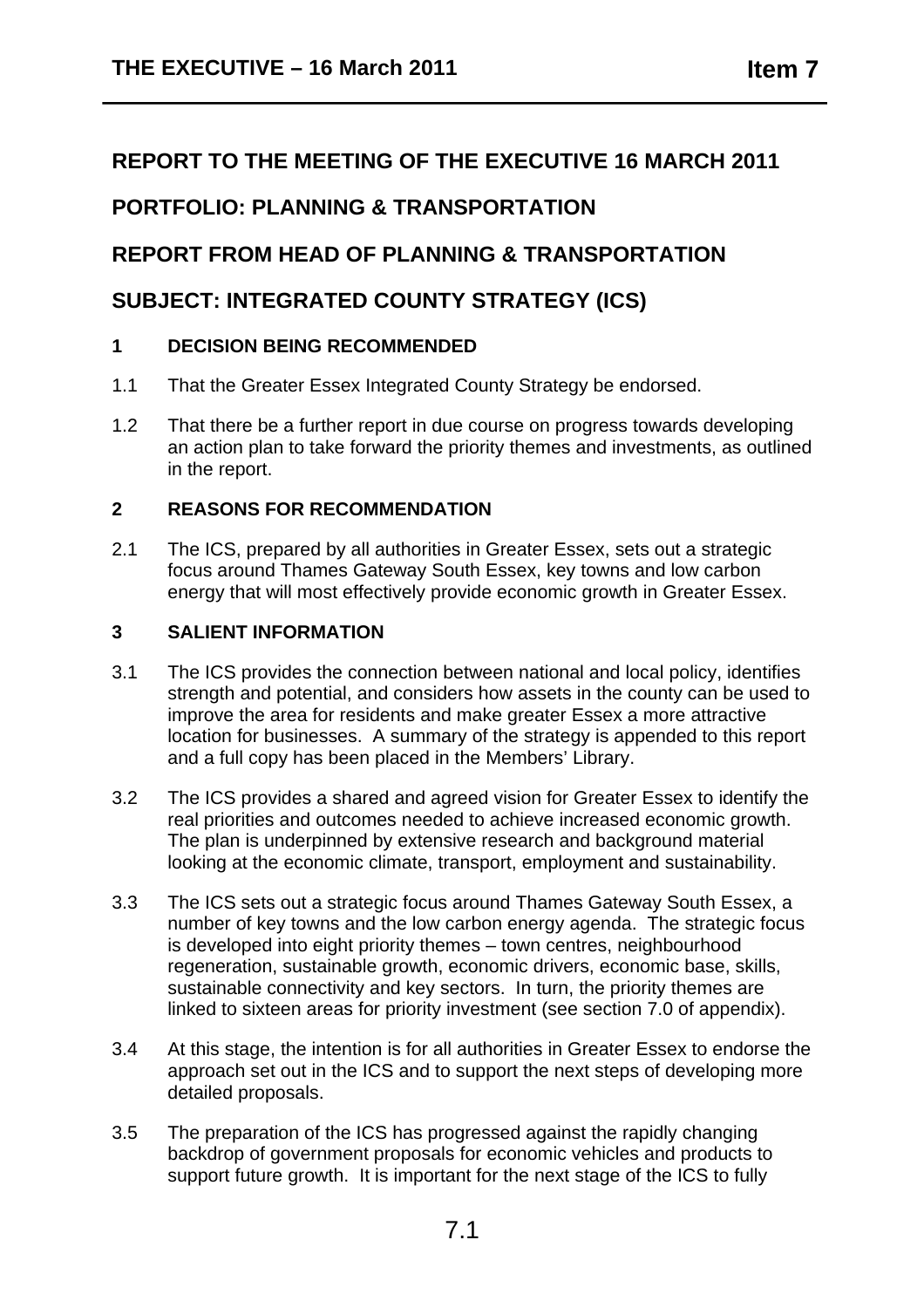reflect these changes and to build in options that will take best advantage of new opportunities.

- 3.6 The Kent, Greater Essex and East Sussex Local Enterprise Partnership (LEP) is preparing proposals to support and develop business and enterprise, aiming to obtain support from the Regional Growth Fund. It will be important to rest the proposals from the ICS within the context and direction of the LEP.
- 3.7 At a more local level, authorities are preparing their own Local Investment Plans (LIPs) and, whilst these are focussed very specifically on locally important projects, it will nevertheless also be essential to tie-in these bottom up perspectives to the wider brief set out in the ICS.

## **4 ALTERNATIVE OPTIONS CONSIDERED**

- 4.1 It would be possible to set aside the ICS and simply focus at a local level on priority projects. However, this would be to lose sight of the very real opportunities expected to emerge from the strategic focus and perspectives for investment and economic growth outlined in the ICS.
- 4.2 That being the case, the option to not be involved in the preparation of the ICS is neither appropriate nor realistic if the District wants to pull its weight in delivering real economic growth and development in South East Essex.

#### **5 RESOURCE IMPLICATIONS**

- 5.1 There are no specific resource implications other than officer time involved in progressing the ICS.
- 5.2 Proposals for investment may emerge in due course and these will be progressed through budget making as appropriate.

#### **6 EQUALITY AND DIVERSITY IMPLICATIONS**

6.1 There are no equality and diversity implications arising from the Integrated County Strategy.

I confirm that the above recommendation does not depart from Council policy and that appropriate consideration has been given to any budgetary and legal implications.

SMT Lead Officer Signature:

# **Head of Planning & Transportation**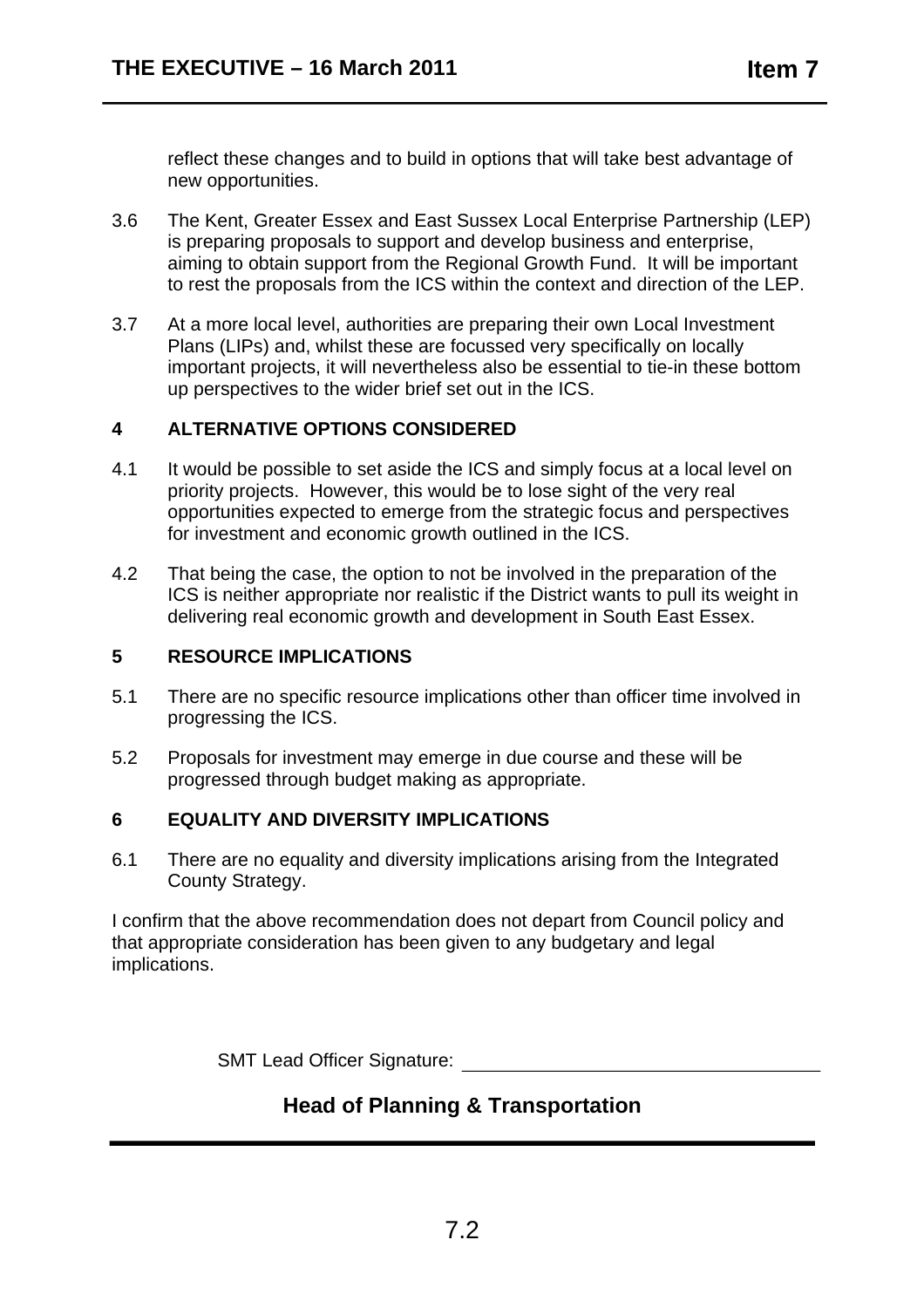## **Background Papers:**

Greater Essex Integrated County Strategy, December 2010.

For further information please contact Shaun Scrutton, Head of Planning & Transportation, on:-

Phone:- 01702 318137 Email:- shaun.scrutton@rochford.gov.uk

If you would like this report in large print, Braille or another language please contact 01702 318111.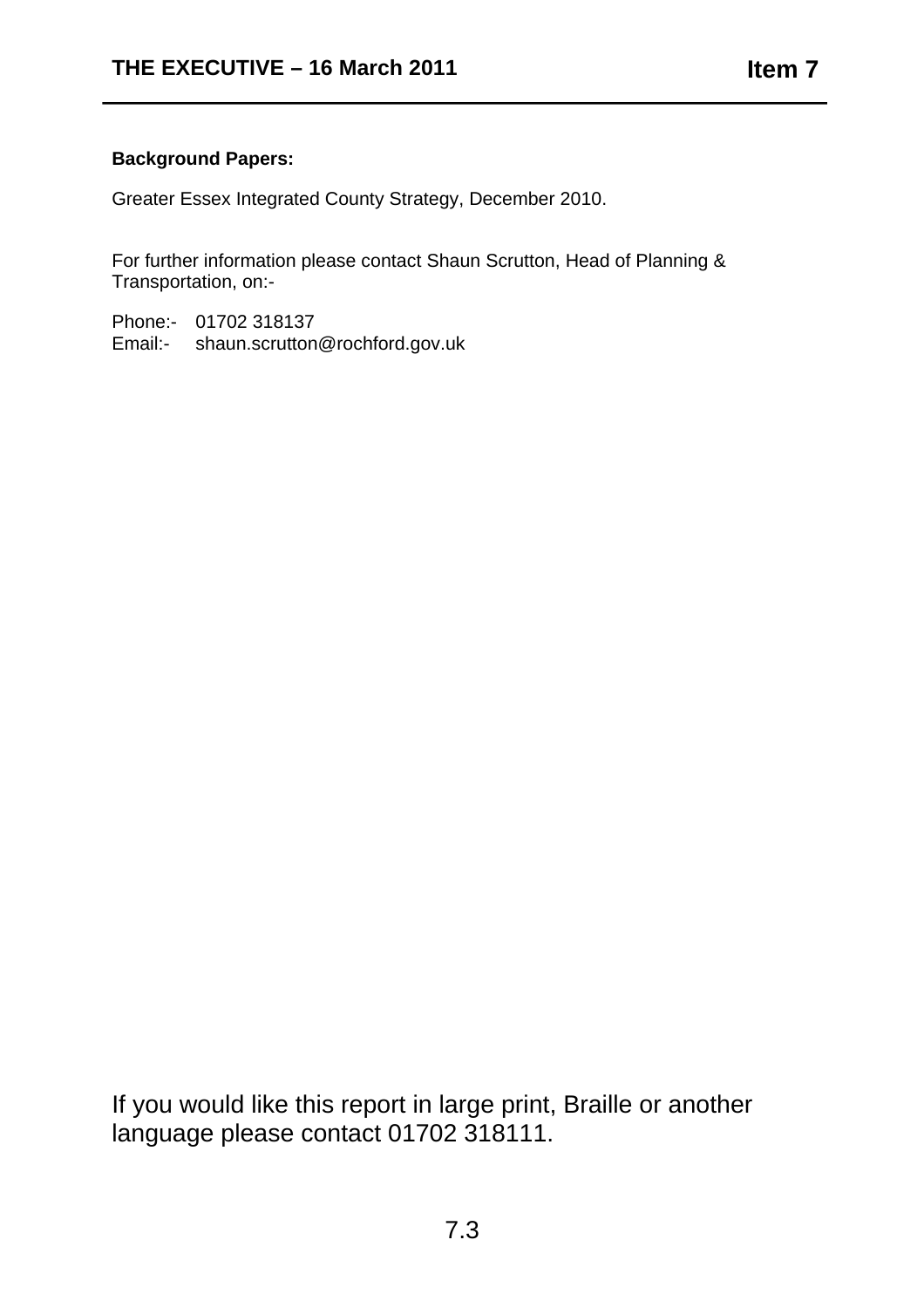# I**ntegrated County Strategy The Greater Essex Strategy County Integrated**



*i core pr orities guiding investment l i the ful ICS document, wh ch This document provides an introduction to the Integrated County Strategy, summarising our in our county. This document should be read in conjunction with provides a comprehensive analysis of the evidence base, and further details on the investments which should have a transformative effect on our county.*